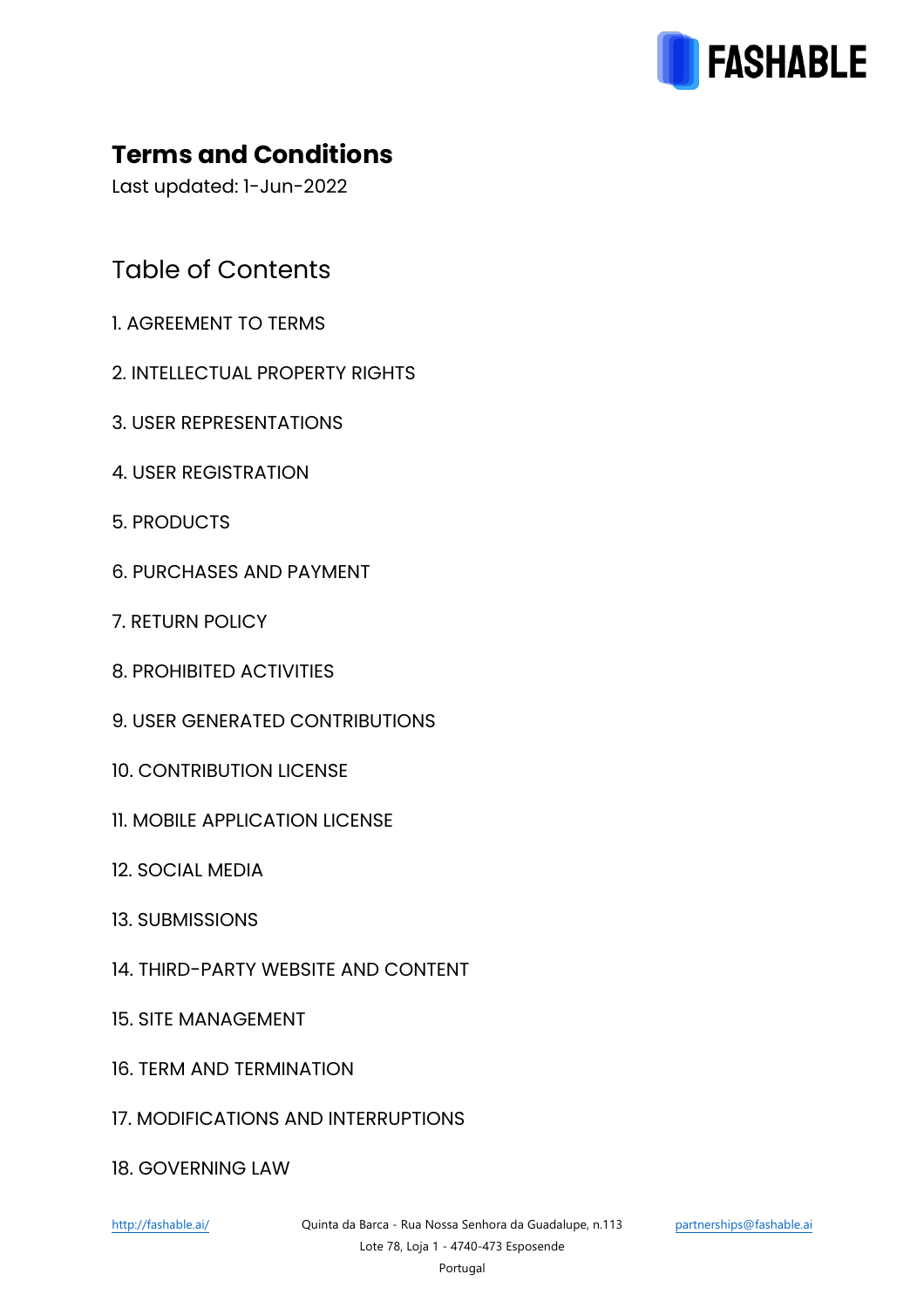

19. DISPUTE RESOLUTION

20. CORRECTIONS

21. DISCLAIMER

22. LIMITATIONS OF LIABILITY

23. INDEMNIFICATION

24. USER DATA

25. ELECTRONIC COMMUNICATIONS, TRANSACTIONS, AND SIGNATURES 26. CALIFORNIA USERS AND RESIDENTS

27. MISCELLANEOUS

28. CONTACT US

### 1. AGREEMENT TO TERMS

These Terms of Use constitute a legally binding agreement made between you, whether personally or on behalf of an entity ("you") and Fashable, Lda., doing business as Fashable ("Fashable", "we", "us", or "our"), concerning your access to and use of the https://www.fashable.ai website as well as any other media form, media channel, mobile website or mobile application related, linked, or otherwise connected thereto (collectively, the "Site"). We are registered in Portugal and have our registered office at Fashable, Quinta da Barca - Rua Nossa Senhora da Guadalupe, n.113 - Lote 78, Loja 1, Esposende, Esposende 4740-473. Our VAT number is 516 793 420. You agree that by accessing the Site, you have read, understood, and agreed to be bound by all of these Terms of Use.

IF YOU DO NOT AGREE WITH ALL OF THESE TERMS OF USE, THEN YOU ARE EXPRESSLY PROHIBITED FROM USING THE SITE AND YOU MUST DISCONTINUE USE IMMEDIATELY.

Supplemental terms and conditions or documents that may be posted on the Site from time to time are hereby expressly incorporated herein by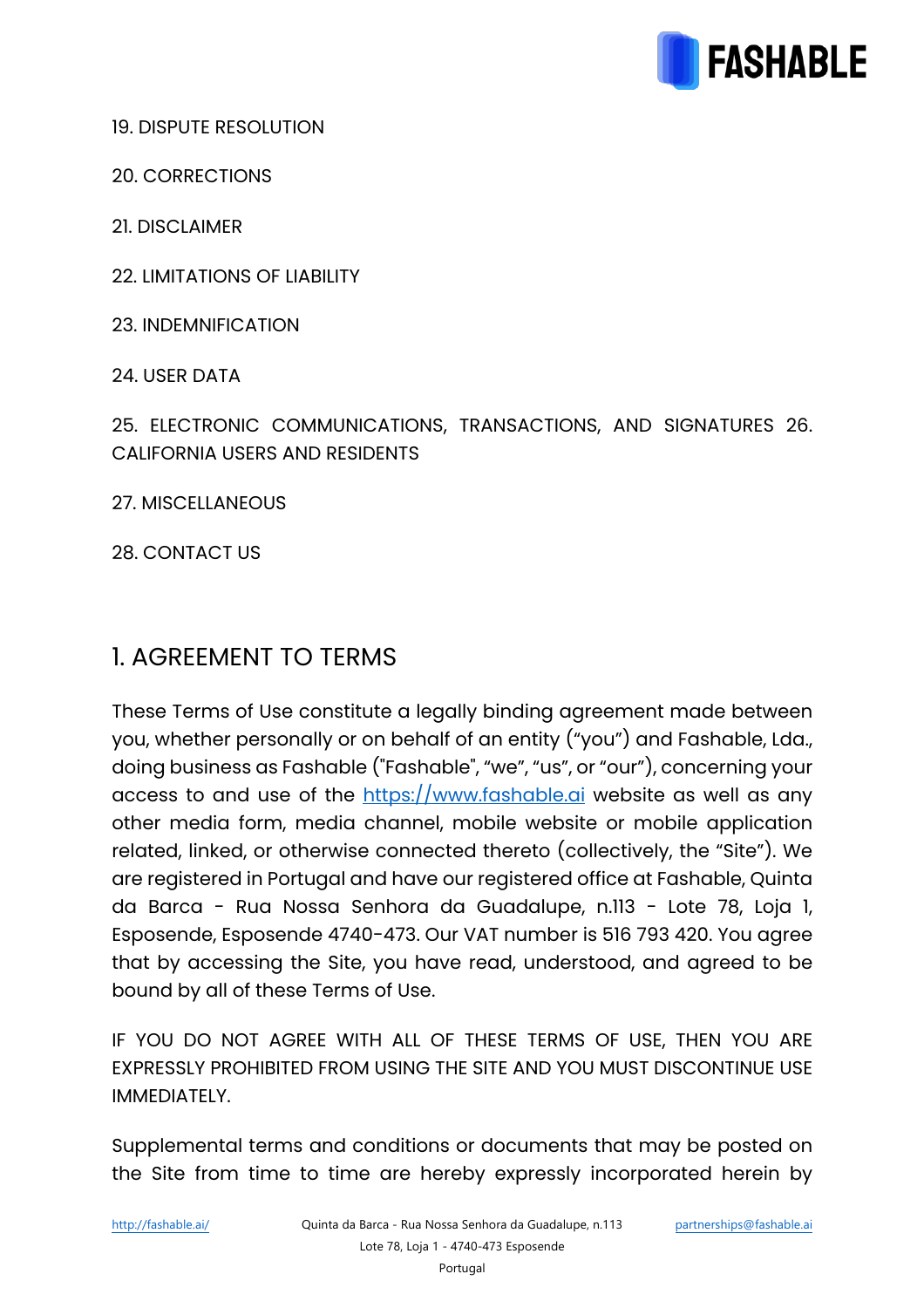

reference. We reserve the right, in our sole discretion, to make changes or modifications to these Terms of Use from time to time. We will alert you about any changes by updating the "Last updated" date of these Terms of Use, and you waive any right to receive specific notice of each such change. Please ensure that you check the applicable Terms every time you use our Site so that you understand which Terms apply. You will be subject to, and will be deemed to have been made aware of and to have accepted, the changes in any revised Terms of Use by your continued use of the Site after the date such revised Terms of Use are posted.

The information provided on the Site is not intended for distribution to or use by any person or entity in any jurisdiction or country where such distribution or use would be contrary to law or regulation or which would subject us to any registration requirement within such jurisdiction or country. Accordingly, those persons who choose to access the Site from other locations do so on their own initiative and are solely responsible for compliance with local laws, if and to the extent local laws are applicable.

The Site is intended for users who are at least 13 years of age. All users who are minors in the jurisdiction in which they reside (generally under the age of 18) must have the permission of, and be directly supervised by, their parent or guardian to use the Site. If you are a minor, you must have your parent or guardian read and agree to these Terms of Use prior to you using the Site.

## 2. INTELLECTUAL PROPERTY RIGHTS

Unless otherwise indicated, the Site is our proprietary property and all source code, databases, functionality, software, website designs, audio, video, text, photographs, and graphics on the Site (collectively, the "Content") and the trademarks, service marks, and logos contained therein (the "Marks") are owned or controlled by us or licensed to us, and are protected by copyright and trademark laws and various other intellectual property rights and unfair competition laws of the United States, international copyright laws, and international conventions. The Content and the Marks are provided on the Site "AS IS" for your information and personal use only. Except as expressly provided in these Terms of Use, no part of the Site and no Content or Marks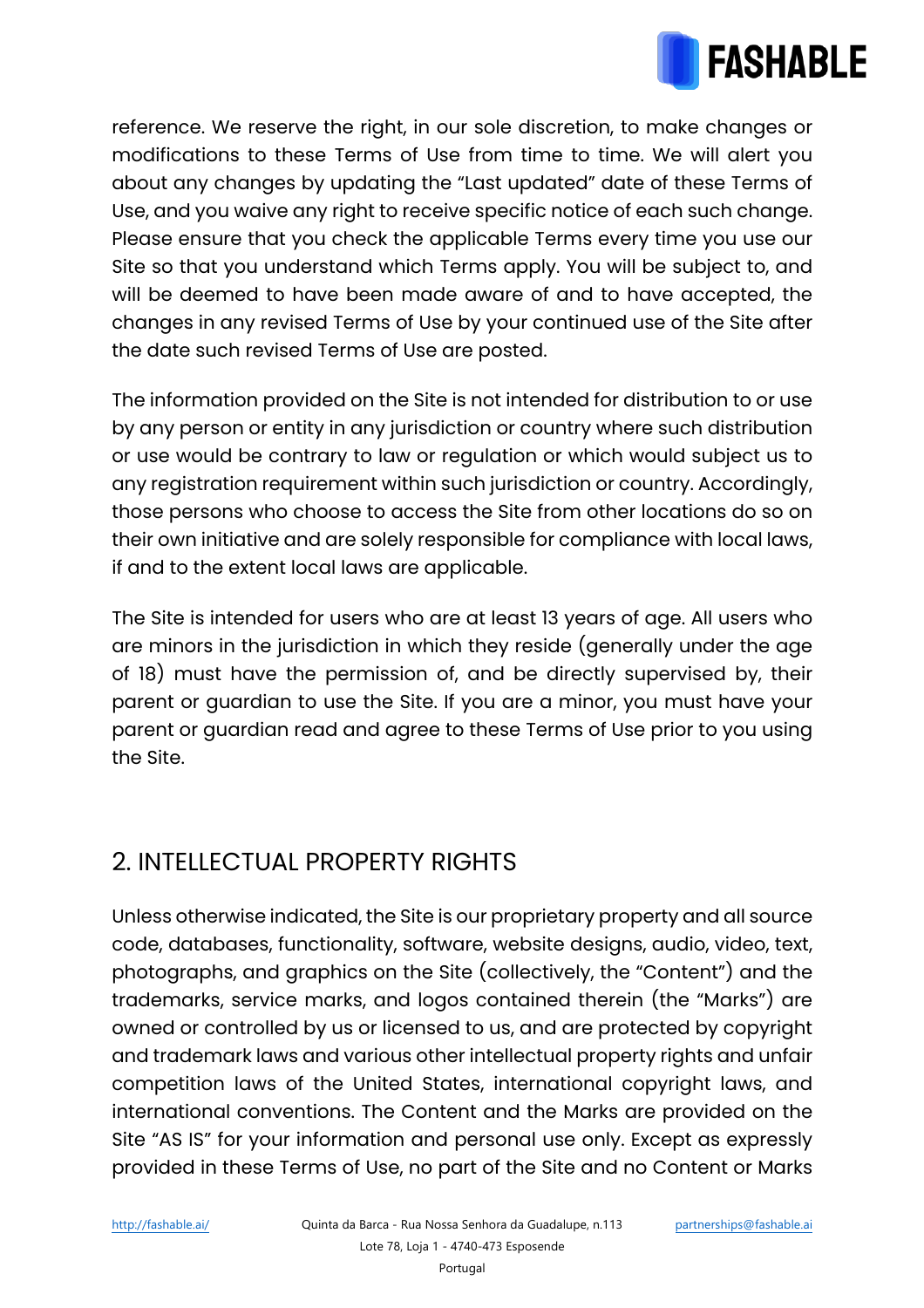

may be copied, reproduced, aggregated, republished, uploaded, posted, publicly displayed, encoded, translated, transmitted, distributed, sold, licensed, or otherwise exploited for any commercial purpose whatsoever, without our express prior written permission.

Provided that you are eligible to use the Site, you are granted a limited license to access and use the Site and to download or print a copy of any portion of the Content to which you have properly gained access solely for your personal, non-commercial use. We reserve all rights not expressly granted to you in and to the Site, the Content and the Marks.

## 3. USER REPRESENTATIONS

By using the Site, you represent and warrant that: (1) all registration information you submit will be true, accurate, current, and complete; (2) you will maintain the accuracy of such information and promptly update such registration information as necessary; (3) you have the legal capacity and you agree to comply with these Terms of Use; (4) you are not under the age of 13; (5) you are not a minor in the jurisdiction in which you reside, or if a minor, you have received parental permission to use the Site; (6) you will not access the Site through automated or non-human means, whether through a bot, script or otherwise; (7) you will not use the Site for any illegal or unauthorized purpose; and (8) your use of the Site will not violate any applicable law or regulation.

If you provide any information that is untrue, inaccurate, not current, or incomplete, we have the right to suspend or terminate your account and refuse any and all current or future use of the Site (or any portion thereof).

## 4. USER REGISTRATION

You may be required to register with the Site. You agree to keep your password confidential and will be responsible for all use of your account and password. We reserve the right to remove, reclaim, or change a username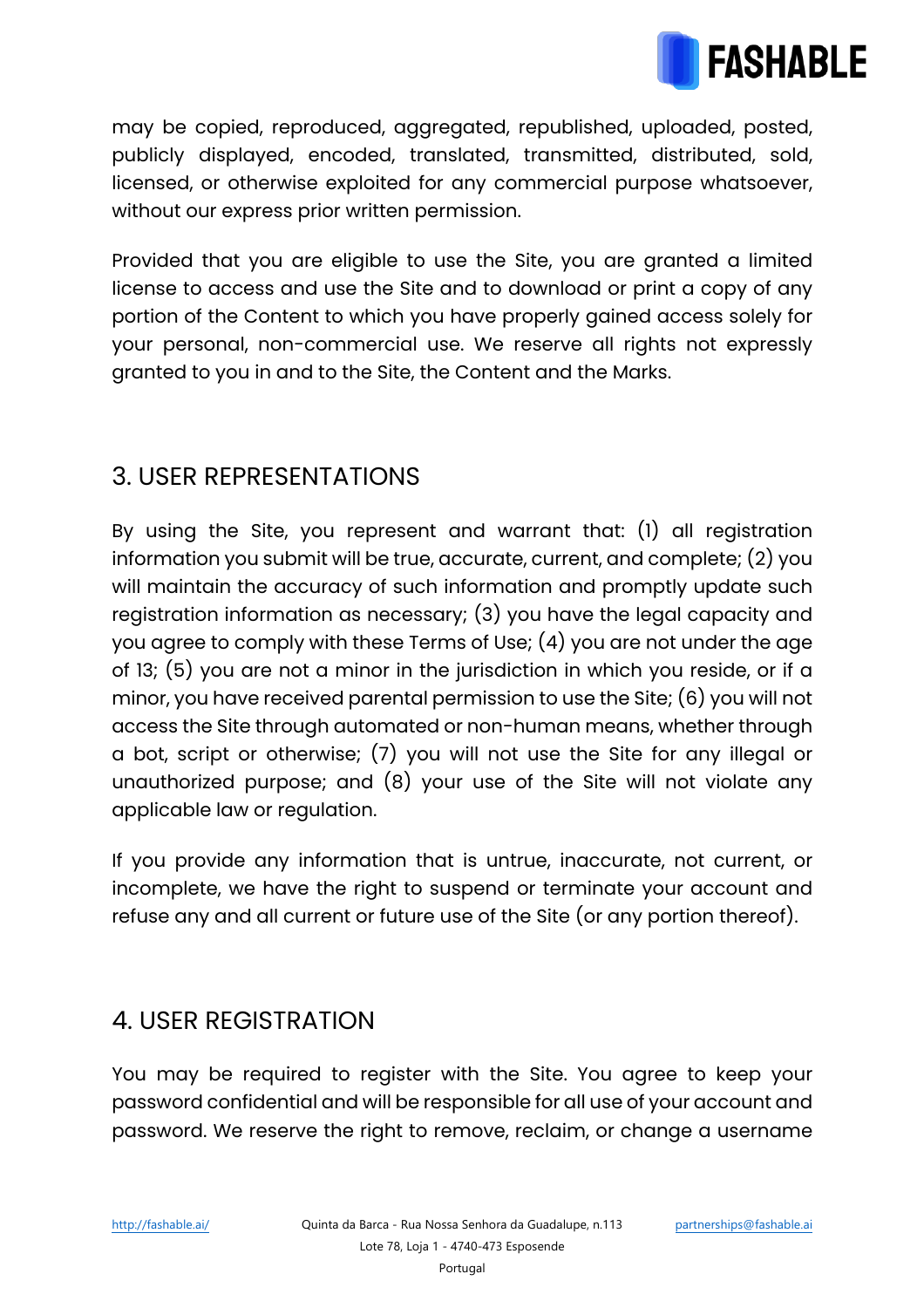

you select if we determine, in our sole discretion, that such username is inappropriate, obscene, or otherwise objectionable.

## 5. PRODUCTS

We make every effort to display as accurately as possible the colors, features, specifications, and details of the products available on the Site. However, we do not guarantee that the colors, features, specifications, and details of the products will be accurate, complete, reliable, current, or free of other errors, and your electronic display may not accurately reflect the actual colors and details of the products. All products are subject to availability, and we cannot guarantee that items will be in stock. We reserve the right to discontinue any products at any time for any reason. Prices for all products are subject to change.

## 6. PURCHASES AND PAYMENT

We accept the following forms of payment:

- American Express
- Mastercard
- Visa

You agree to provide current, complete, and accurate purchase and account information for all purchases made via the Site. You further agree to promptly update account and payment information, including email address, payment method, and payment card expiration date, so that we can complete your transactions and contact you as needed. Sales tax will be added to the price of purchases as deemed required by us. We may change prices at any time. All payments shall be in Euros.

You agree to pay all charges at the prices then in effect for your purchases and any applicable shipping fees, and you authorize us to charge your chosen payment provider for any such amounts upon placing your order.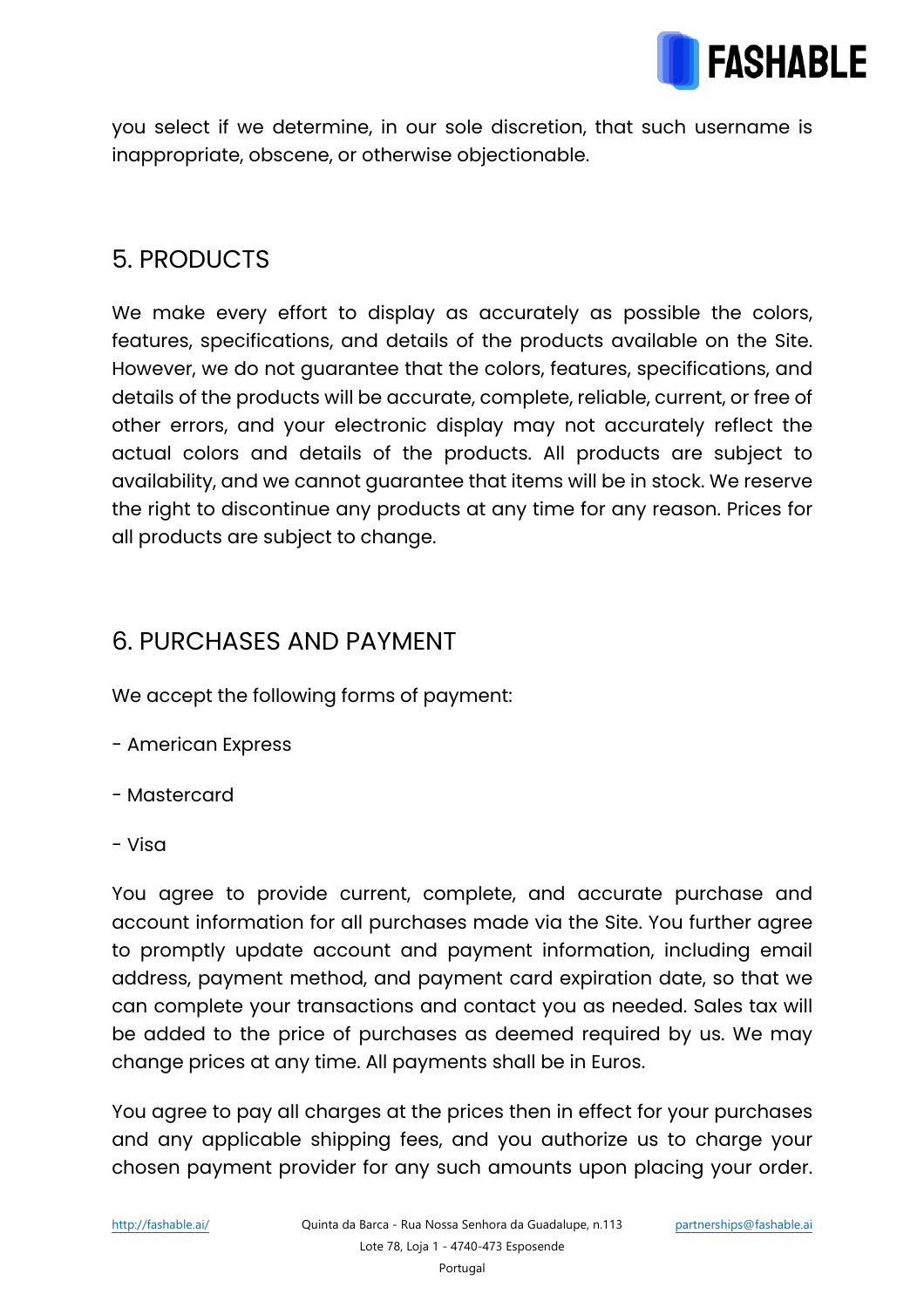

We reserve the right to correct any errors or mistakes in pricing, even if we have already requested or received payment.

We reserve the right to refuse any order placed through the Site. We may, in our sole discretion, limit or cancel quantities purchased per person, per household, or per order. These restrictions may include orders placed by or under the same customer account, the same payment method, and/or orders that use the same billing or shipping address.

We reserve the right to limit or prohibit orders that, in our sole judgment, appear to be placed by dealers, resellers, or distributors.

## 7. RETURN POLICY

Please review our Returns Policy posted on the Site prior to making any purchases.

## 8. PROHIBITED ACTIVITIES

You may not access or use the Site for any purpose other than that for which we make the Site available. The Site may not be used in connection with any commercial endeavors except those that are specifically endorsed or approved by us.

As a user of the Site, you agree not to:

Systematically retrieve data or other content from the Site to create or compile, directly or indirectly, a collection, compilation, database, or directory without written permission from us.

Trick, defraud, or mislead us and other users, especially in any attempt to learn sensitive account information such as user passwords.

Circumvent, disable, or otherwise interfere with security-related features of the Site, including features that prevent or restrict the use or copying of any Content or enforce limitations on the use of the Site and/or the Content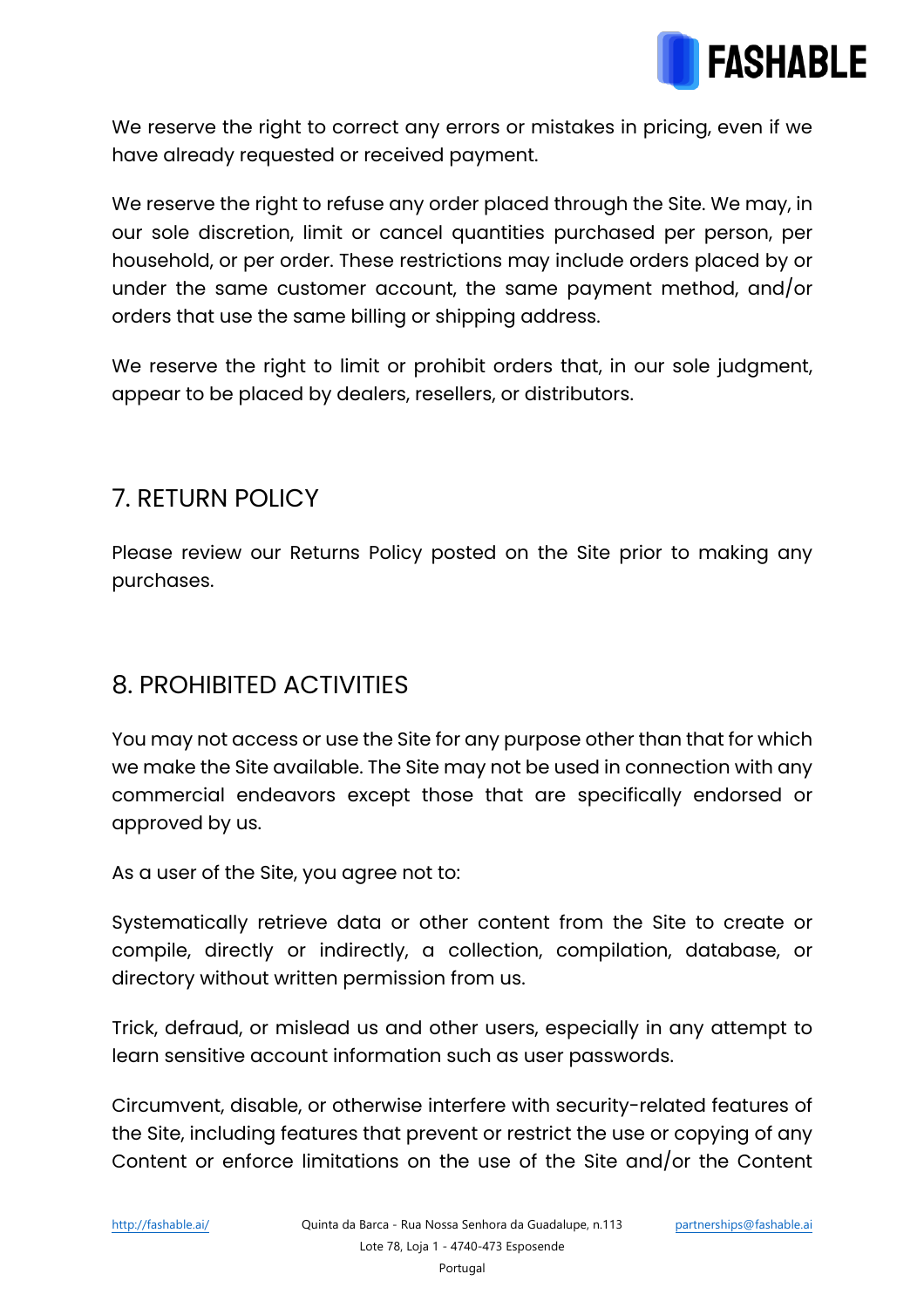

contained therein. Disparage, tarnish, or otherwise harm, in our opinion, us and/or the Site.

Use any information obtained from the Site in order to harass, abuse, or harm another person.

Make improper use of our support services or submit false reports of abuse or misconduct.

Use the Site in a manner inconsistent with any applicable laws or regulations. Engage in unauthorized framing of or linking to the Site.

Upload or transmit (or attempt to upload or to transmit) viruses, Trojan horses, or other material, including excessive use of capital letters and spamming (continuous posting of repetitive text), that interferes with any party's uninterrupted use and enjoyment of the Site or modifies, impairs, disrupts, alters, or interferes with the use, features, functions, operation, or maintenance of the Site.

Engage in any automated use of the system, such as using scripts to send comments or messages, or using any data mining, robots, or similar data gathering and extraction tools.

Delete the copyright or other proprietary rights notice from any Content.

Attempt to impersonate another user or person or use the username of another user.

Upload or transmit (or attempt to upload or to transmit) any material that acts as a passive or active information collection or transmission mechanism, including without limitation, clear graphics interchange formats ("gifs"), 1×1 pixels, web bugs, cookies, or other similar devices (sometimes referred to as "spyware" or "passive collection mechanisms" or "pcms").

Interfere with, disrupt, or create an undue burden on the Site or the networks or services connected to the Site.

Harass, annoy, intimidate, or threaten any of our employees or agents engaged in providing any portion of the Site to you.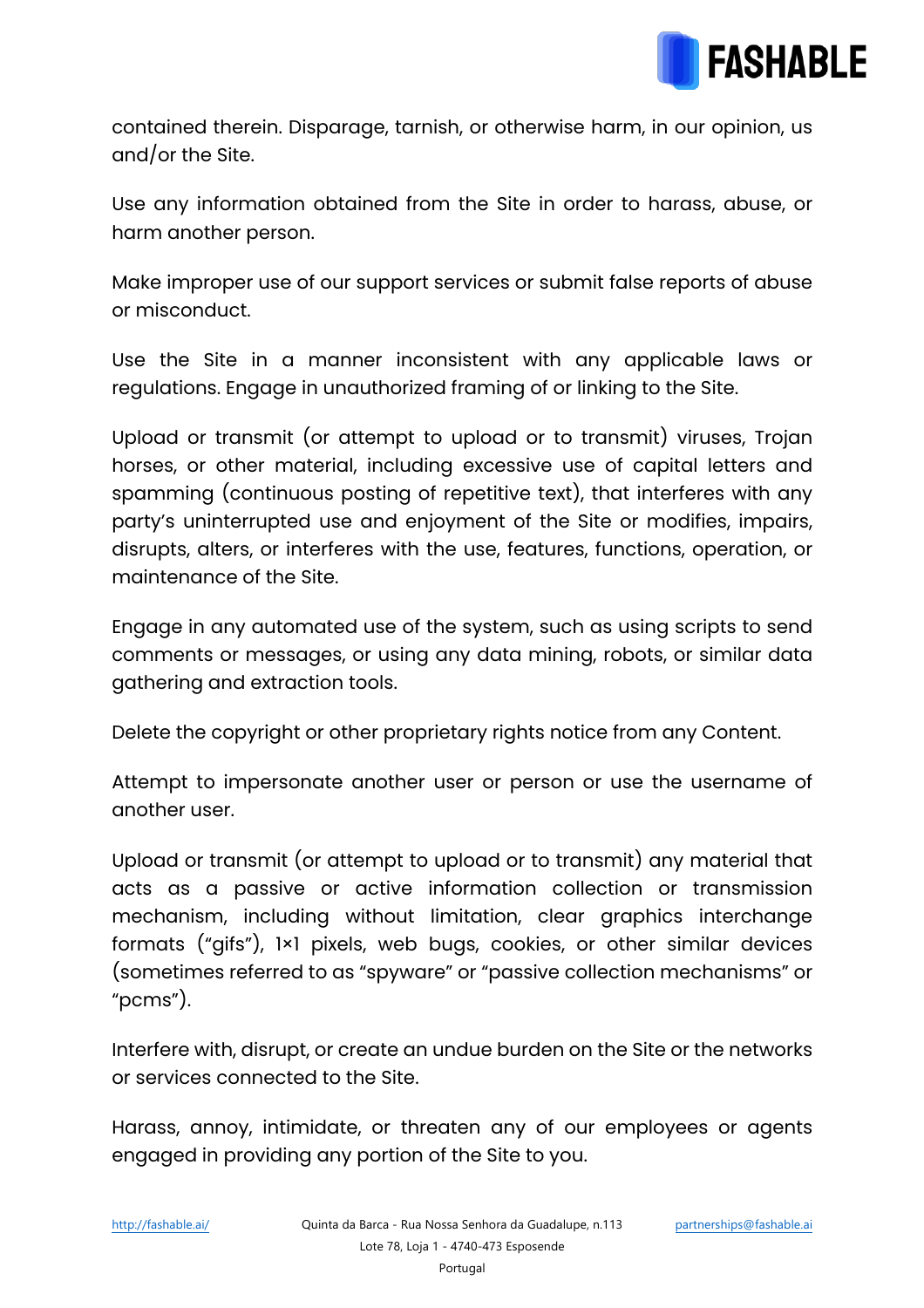

Attempt to bypass any measures of the Site designed to prevent or restrict access to the Site, or any portion of the Site.

Copy or adapt the Site's software, including but not limited to Flash, PHP, HTML, JavaScript, or other code.

Except as permitted by applicable law, decipher, decompile, disassemble, or reverse engineer any of the software comprising or in any way making up a part of the Site.

Except as may be the result of standard search engine or Internet browser usage, use, launch, develop, or distribute any automated system, including without limitation, any spider, robot, cheat utility, scraper, or offline reader that accesses the Site, or using or launching any unauthorized script or other software.

Use a buying agent or purchasing agent to make purchases on the Site.

Make any unauthorized use of the Site, including collecting usernames and/or email addresses of users by electronic or other means for the purpose of sending unsolicited email, or creating user accounts by automated means or under false pretenses.

Use the Site as part of any effort to compete with us or otherwise use the Site and/or the Content for any revenue-generating endeavor or commercial enterprise.

Use the Site to advertise or offer to sell goods and services.

Sell or otherwise transfer your profile.

## 9. USER GENERATED CONTRIBUTIONS

The Site does not offer users to submit or post content. We may provide you with the opportunity to create, submit, post, display, transmit, perform, publish, distribute, or broadcast content and materials to us or on the Site, including but not limited to text, writings, video, audio, photographs, graphics, comments, suggestions, or personal information or other material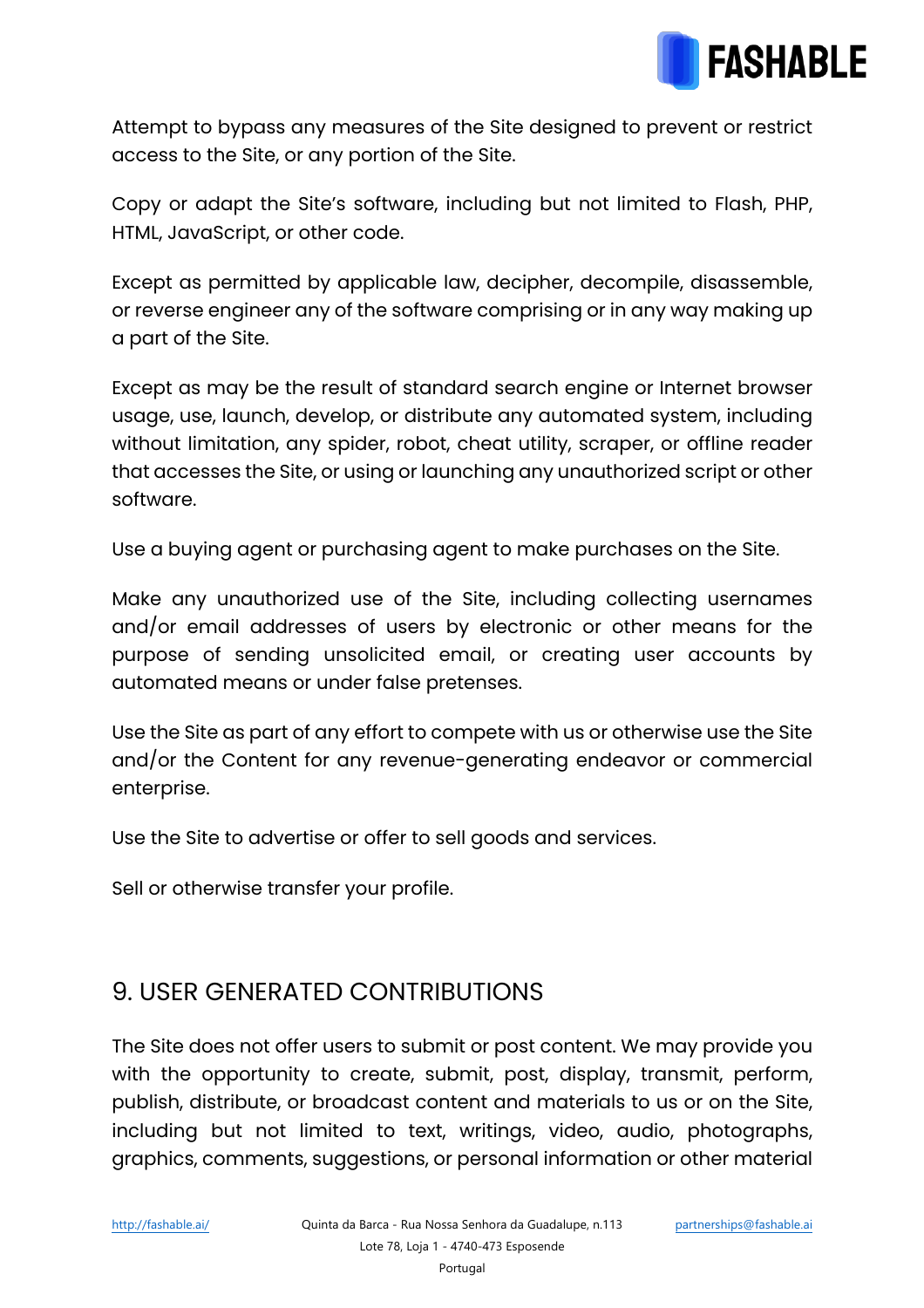

(collectively, "Contributions"). Contributions may be viewable by other users of the Site and through third-party websites. As such, any Contributions you transmit may be treated in accordance with the Site Privacy Policy. When you create or make available any Contributions, you thereby represent and warrant that:

The creation, distribution, transmission, public display, or performance, and the accessing, downloading, or copying of your Contributions do not and will not infringe the proprietary rights, including but not limited to the copyright, patent, trademark, trade secret, or moral rights of any third party.

You are the creator and owner of or have the necessary licenses, rights, consents, releases, and permissions to use and to authorize us, the Site, and other users of the Site to use your Contributions in any manner contemplated by the Site and these Terms of Use.

You have the written consent, release, and/or permission of each and every identifiable individual person in your Contributions to use the name or likeness of each and every such identifiable individual person to enable inclusion and use of your Contributions in any manner contemplated by the Site and these Terms of Use.

Your Contributions are not false, inaccurate, or misleading.

Your Contributions are not unsolicited or unauthorized advertising, promotional materials, pyramid schemes, chain letters, spam, mass mailings, or other forms of solicitation.

Your Contributions are not obscene, lewd, lascivious, filthy, violent, harassing, libelous, slanderous, or otherwise objectionable (as determined by us).

Your Contributions do not ridicule, mock, disparage, intimidate, or abuse anyone. Your Contributions are not used to harass or threaten (in the legal sense of those terms) any other person and to promote violence against a specific person or class of people.

Your Contributions do not violate any applicable law, regulation, or rule.

Your Contributions do not violate the privacy or publicity rights of any third party. Your Contributions do not violate any applicable law concerning child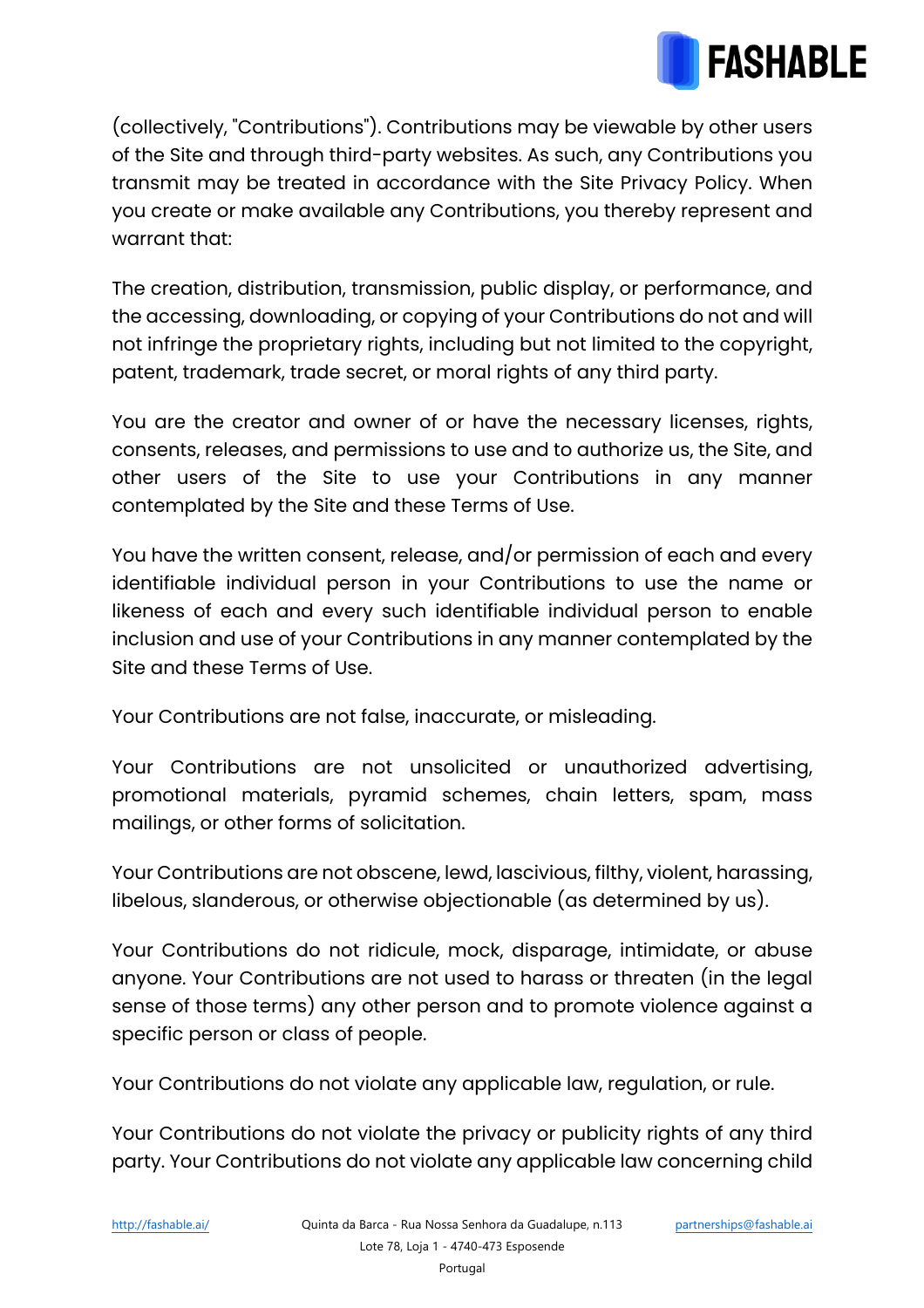

pornography, or otherwise intended to protect the health or well-being of minors; Your Contributions do not include any offensive comments that are connected to race, national origin, gender, sexual preference, or physical handicap.

Your Contributions do not otherwise violate, or link to material that violates, any provision of these Terms of Use, or any applicable law or regulation.

Any use of the Site or the Marketplace Offerings in violation of the foregoing violates these Terms of Use and may result in, among other things, termination or suspension of your rights to use the Site and the Marketplace Offerings.

## 10. CONTRIBUTION LICENSE

You and Site agree that we may access, store, process, and use any information and personal data that you provide following the terms of the Privacy Policy and your choices (including settings).

By submitting suggestions or other feedback regarding the Site, you agree that we can use and share such feedback for any purpose without compensation to you.

We do not assert any ownership over your Contributions. You retain full ownership of all of your Contributions and any intellectual property rights or other proprietary rights associated with your Contributions. We are not liable for any statements or representations in your Contributions provided by you in any area on the Site. You are solely responsible for your Contributions to the Site and you expressly agree to exonerate us from any and all responsibility and to refrain from any legal action against us regarding your **Contributions** 

## 11. MOBILE APPLICATION LICENSE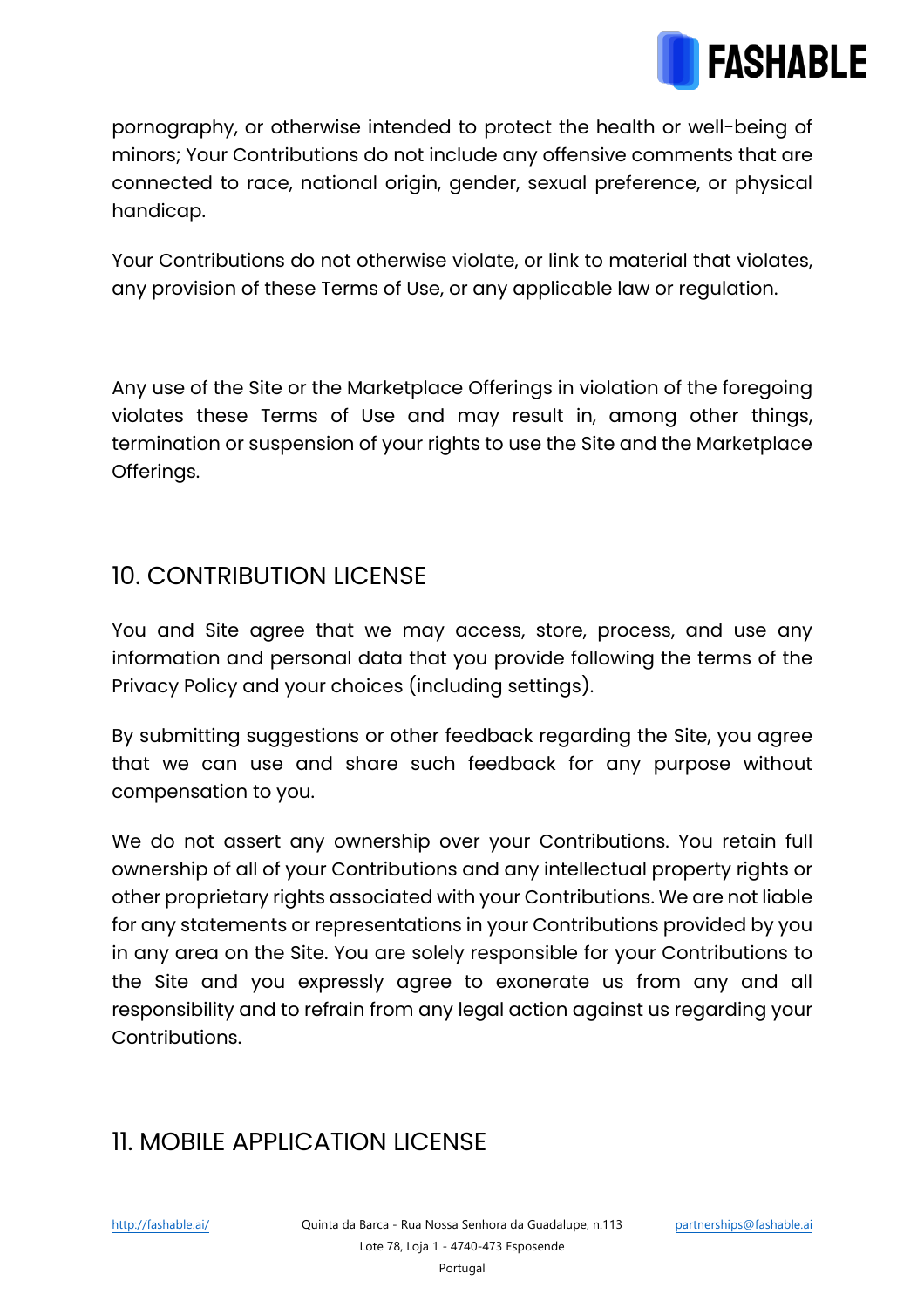

#### **Use License**

If you access the Marketplace Offerings via a mobile application, then we grant you a revocable, non-exclusive, non-transferable, limited right to install and use the mobile application on wireless electronic devices owned or controlled by you, and to access and use the mobile application on such devices strictly in accordance with the terms and conditions of this mobile application license contained in these Terms of Use. You shall not: (1) except as permitted by applicable law, decompile, reverse engineer, disassemble, attempt to derive the source code of, or decrypt the application; (2) make any modification, adaptation, improvement, enhancement, translation, or derivative work from the application; (3) violate any applicable laws, rules, or regulations in connection with your access or use of the application; (4) remove, alter, or obscure any proprietary notice (including any notice of copyright or trademark) posted by us or the licensors of the application; (5) use the application for any revenue generating endeavor, commercial enterprise, or other purpose for which it is not designed or intended; (6) make the application available over a network or other environment permitting access or use by multiple devices or users at the same time; (7) use the application for creating a product, service, or software that is, directly or indirectly, competitive with or in any way a substitute for the application; (8) use the application to send automated queries to any website or to send any unsolicited commercial e-mail; or (9) use any proprietary information or any of our interfaces or our other intellectual property in the design, development, manufacture, licensing, or distribution of any applications, accessories, or devices for use with the application.

#### **Apple and Android Devices**

The following terms apply when you use a mobile application obtained from either the Apple Store or Google Play (each an "App Distributor") to access the Marketplace Offerings: (1) the license granted to you for our mobile application is limited to a non- transferable license to use the application on a device that utilizes the Apple iOS or Android operating systems, as applicable, and in accordance with the usage rules set forth in the applicable App Distributor's terms of service; (2) we are responsible for providing any maintenance and support services with respect to the mobile application as specified in the terms and conditions of this mobile application license contained in these Terms of Use or as otherwise required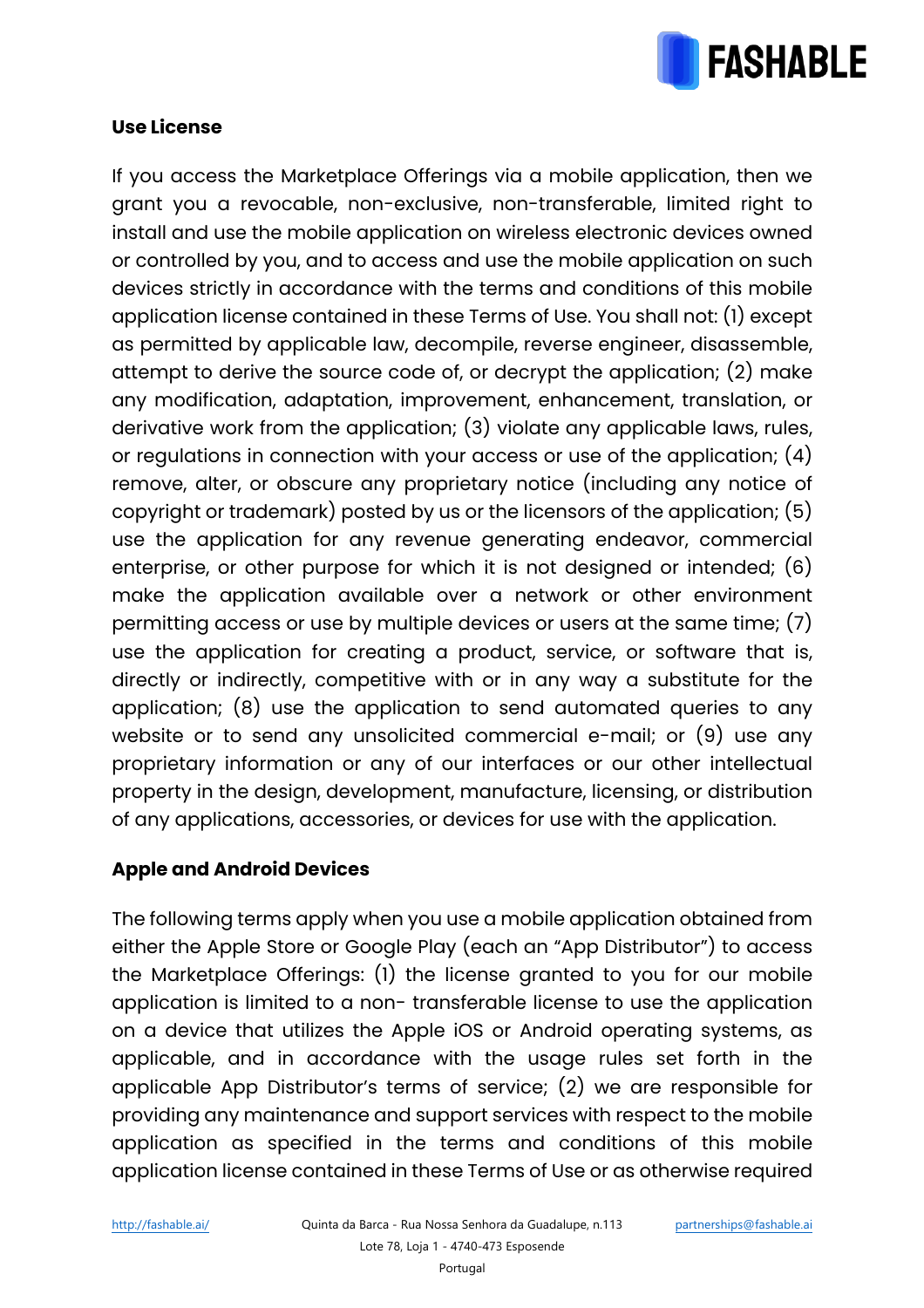

under applicable law, and you acknowledge that each App Distributor has no obligation whatsoever to furnish any maintenance and support services with respect to the mobile application; (3) in the event of any failure of the mobile application to conform to any applicable warranty, you may notify the applicable App Distributor, and the App Distributor, in accordance with its terms and policies, may refund the purchase price, if any, paid for the mobile application, and to the maximum extent permitted by applicable law, the App Distributor will have no other warranty obligation whatsoever with respect to the mobile application; (4) you represent and warrant that (i) you are not located in a country that is subject to a U.S. government embargo, or that has been designated by the U.S. government as a "terrorist supporting" country and (ii) you are not listed on any U.S. government list of prohibited or restricted parties; (5) you must comply with applicable thirdparty terms of agreement when using the mobile application, e.g., if you have a VoIP application, then you must not be in violation of their wireless data service agreement when using the mobile application; and (6) you acknowledge and agree that the App Distributors are third-party beneficiaries of the terms and conditions in this mobile application license contained in these Terms of Use, and that each App Distributor will have the right (and will be deemed to have accepted the right) to enforce the terms and conditions in this mobile application license contained in these Terms of Use against you as a third-party beneficiary thereof.

## 12. SOCIAL MEDIA

As part of the functionality of the Site, you may link your account with online accounts you have with third-party service providers (each such account, a "Third-Party Account") by either: (1) providing your Third-Party Account login information through the Site; or (2) allowing us to access your Third-Party Account, as is permitted under the applicable terms and conditions that govern your use of each Third-Party Account. You represent and warrant that you are entitled to disclose your Third-Party Account login information to us and/or grant us access to your Third-Party Account, without breach by you of any of the terms and conditions that govern your use of the applicable Third-Party Account, and without obligating us to pay any fees or making us subject to any usage limitations imposed by the thirdparty service provider of the Third-Party Account. By granting us access to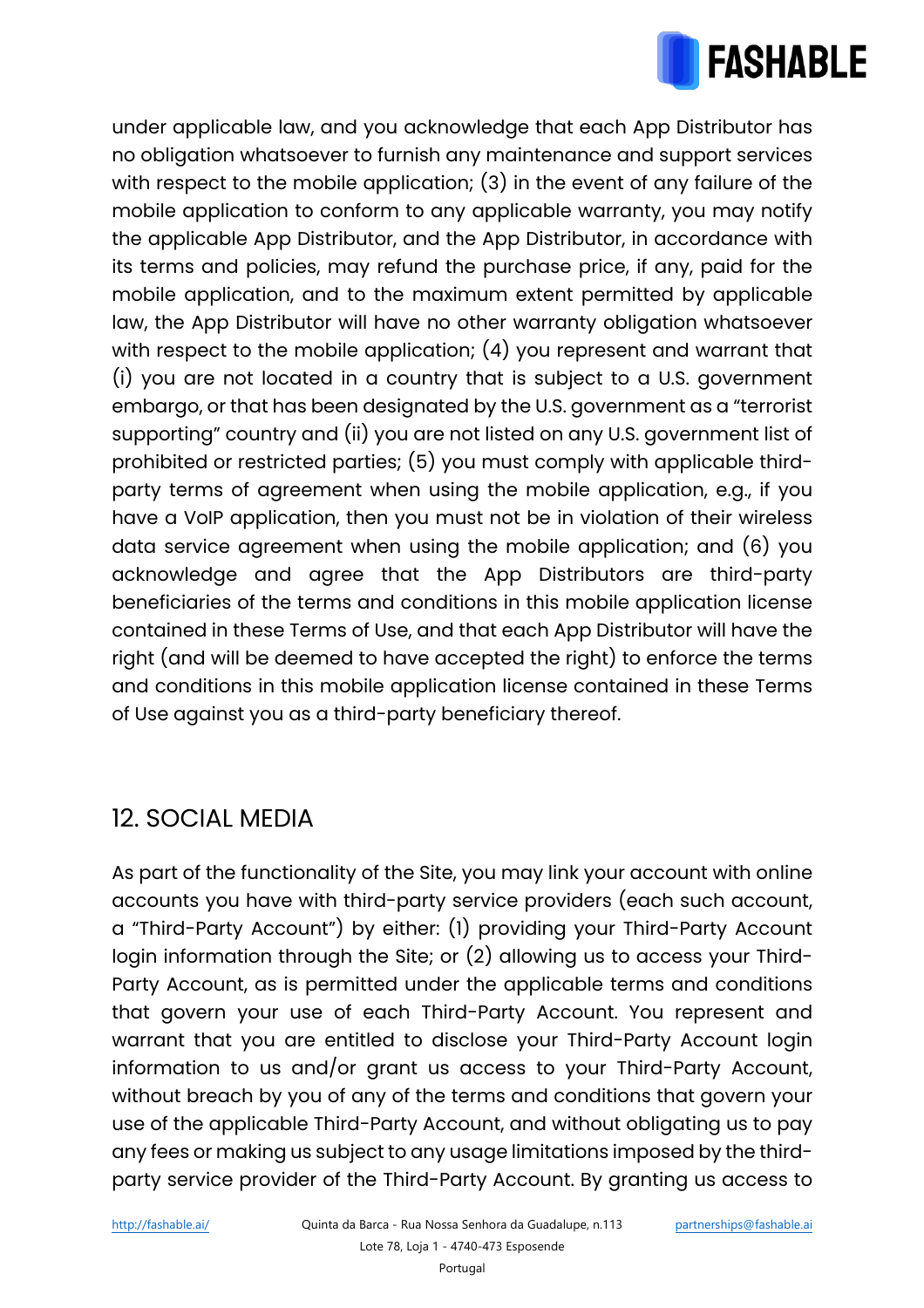

any Third-Party Accounts, you understand that (1) we may access, make available, and store (if applicable) any content that you have provided to and stored in your Third-Party Account (the "Social Network Content") so that it is available on and through the Site via your account, including without limitation any friend lists and (2) we may submit to and receive from your Third-Party Account additional information to the extent you are notified when you link your account with the Third-Party Account. Depending on the Third-Party Accounts you choose and subject to the privacy settings that you have set in such Third-Party Accounts, personally identifiable information that you post to your Third-Party Accounts may be available on and through your account on the Site. Please note that if a Third-Party Account or associated service becomes unavailable or our access to such Third-Party Account is terminated by the third-party service provider, then Social Network Content may no longer be available on and through the Site. You will have the ability to disable the connection between your account on the Site and your Third-Party Accounts at any time. PLEASE NOTE THAT YOUR RELATIONSHIP WITH THE THIRD-PARTY SERVICE PROVIDERS ASSOCIATED WITH YOUR THIRD-PARTY ACCOUNTS IS GOVERNED SOLELY BY YOUR AGREEMENT(S) WITH SUCH THIRD-PARTY SERVICE PROVIDERS. We make no effort to review any Social Network Content for any purpose, including but not limited to, for accuracy, legality, or non-infringement, and we are not responsible for any Social Network Content. You acknowledge and agree that we may access your email address book associated with a Third-Party Account and your contacts list stored on your mobile device or tablet computer solely for purposes of identifying and informing you of those contacts who have also registered to use the Site. You can deactivate the connection between the Site and your Third-Party Account by contacting us using the contact information below or through your account settings (if applicable). We will attempt to delete any information stored on our servers that was obtained through such Third-Party Account, except the username and profile picture that become associated with your account.

## 13. SUBMISSIONS

You acknowledge and agree that any questions, comments, suggestions, ideas, feedback, or other information regarding the Site or the Marketplace Offerings ("Submissions") provided by you to us are non-confidential and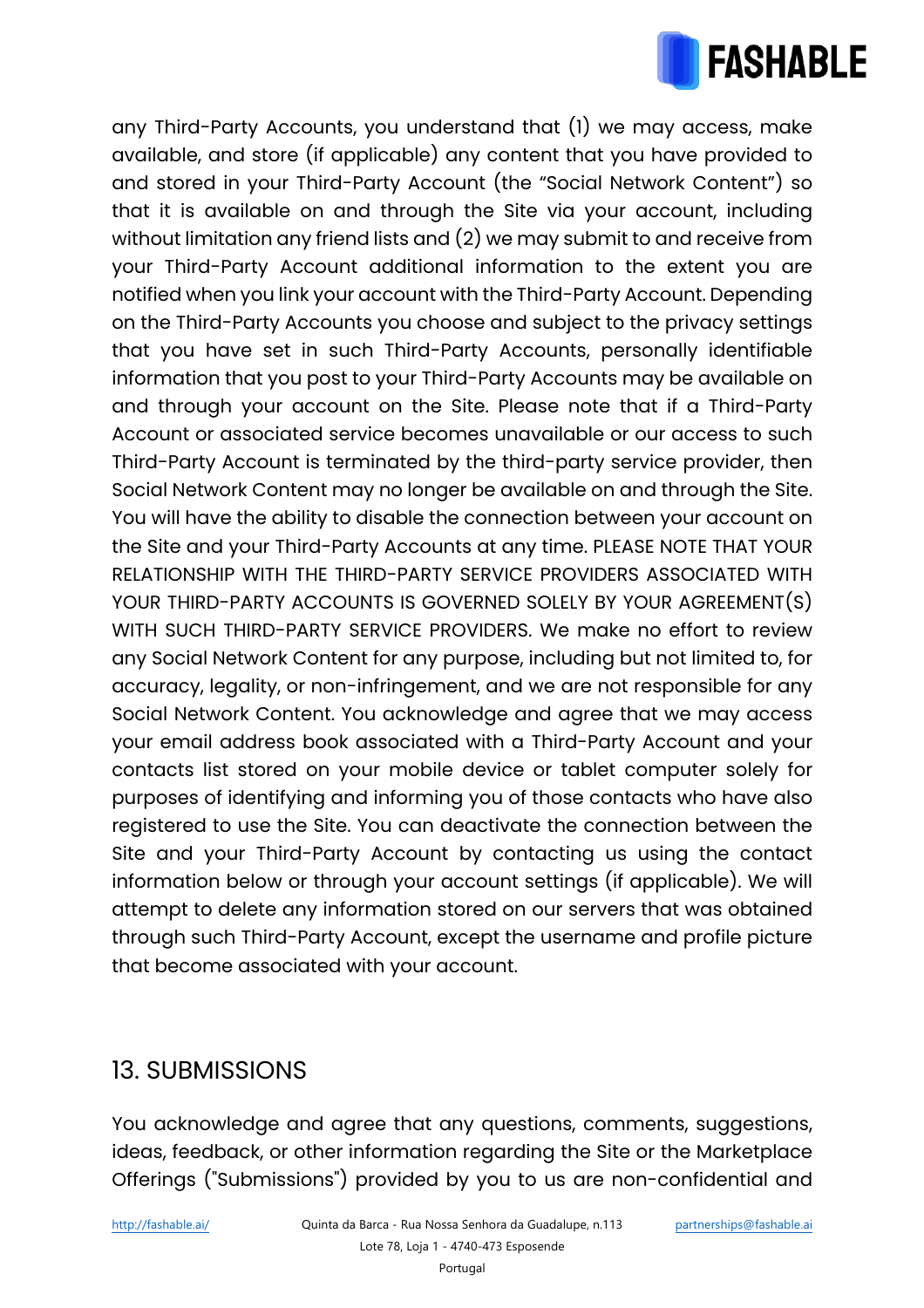

shall become our sole property. We shall own exclusive rights, including all intellectual property rights, and shall be entitled to the unrestricted use and dissemination of these Submissions for any lawful purpose, commercial or otherwise, without acknowledgment or compensation to you. You hereby waive all moral rights to any such Submissions, and you hereby warrant that any such Submissions are original with you or that you have the right to submit such Submissions. You agree there shall be no recourse against us for any alleged or actual infringement or misappropriation of any proprietary right in your Submissions.

## 14. THIRD-PARTY WEBSITES AND CONTENT

The Site may contain (or you may be sent via the Site or the Marketplace Offerings) links to other websites ("Third-Party Websites") as well as articles, photographs, text, graphics, pictures, designs, music, sound, video, information, applications, software, and other content or items belonging to or originating from third parties ("Third-Party Content"). Such Third-Party Websites and Third-Party Content are not investigated, monitored, or checked for accuracy, appropriateness, or completeness by us, and we are not responsible for any Third Party Websites accessed through the Site or any Third-Party Content posted on, available through, or installed from the Site, including the content, accuracy, offensiveness, opinions, reliability, privacy practices, or other policies of or contained in the Third-Party Websites or the Third-Party Content.

Inclusion of, linking to, or permitting the use or installation of any Third-Party Websites or any Third-PartyContent does not imply approval or endorsement thereof by us. If you decide to leave the Site and access the Third-Party Websites or to use or install any Third-Party Content, you do so at your own risk, and you should be aware these Terms of Use no longer govern. You should review the applicable terms and policies, including privacy and data gathering practices, of any website to which you navigate from the Site or relating to any applications you use or install from the Site. Any purchases you make through Third-Party Websites will be through other websites and from other companies, and we take no responsibility whatsoever in relation to such purchases which are exclusively between you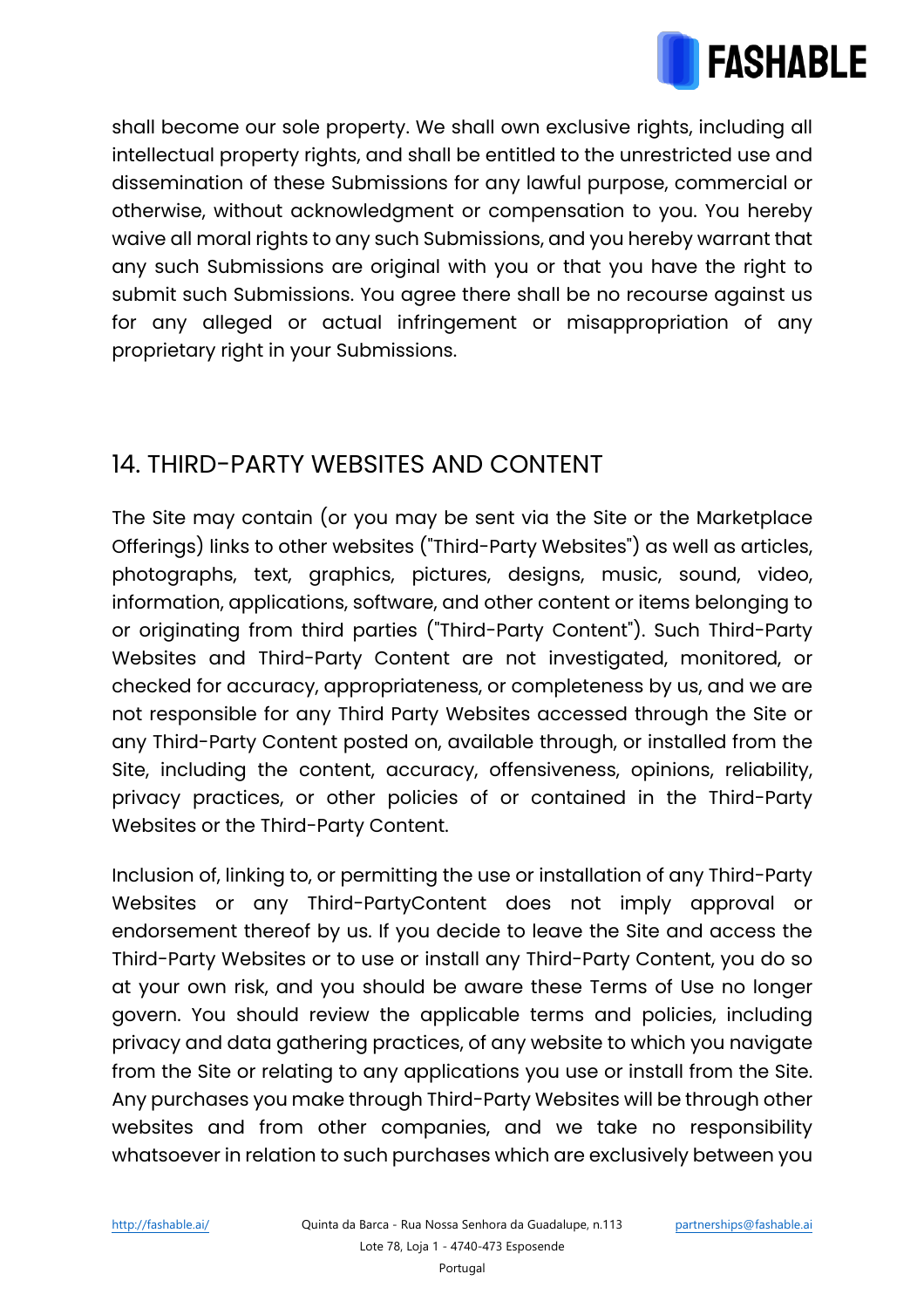

and the applicable third party. You agree and acknowledge that we do not endorse the products or services offered on Third-Party Websites and you shall hold us harmless from any harm caused by your purchase of such products or services. Additionally, you shall hold us harmless from any losses sustained by you or harm caused to you relating to or resulting in any way from any Third-Party Content or any contact with Third-Party Websites.

## 15. SITE MANAGEMENT

We reserve the right, but not the obligation, to: (1) monitor the Site for violations of these Terms of Use; (2) take appropriate legal action against anyone who, in our sole discretion, violates the law or these Terms of Use, including without limitation, reporting such user to law enforcement authorities; (3) in our sole discretion and without limitation, refuse, restrict access to, limit the availability of, or disable (to the extent technologically feasible) any of your Contributions or any portion thereof; (4) in our sole discretion and without limitation, notice, or liability, to remove from the Site or otherwise disable all files and content that are excessive in size or are in any way burdensome to our systems; and (5) otherwise manage the Site in a manner designed to protect our rights and property and to facilitate the proper functioning of the Site and the Marketplace Offerings.

## 16. TERM AND TERMINATION

These Terms of Use shall remain in full force and effect while you use the Site. WITHOUT LIMITING ANY OTHER PROVISION OF THESE TERMS OF USE, WE RESERVE THE RIGHT TO, IN OUR SOLE DISCRETION AND WITHOUT NOTICE OR LIABILITY, DENY ACCESS TO AND USE OF THE SITE AND THE MARKETPLACE OFFERINGS (INCLUDING BLOCKING CERTAIN IP ADDRESSES), TO ANY PERSON FOR ANY REASON OR FOR NO REASON, INCLUDING WITHOUT LIMITATION FOR BREACH OF ANY REPRESENTATION, WARRANTY, OR COVENANT CONTAINED IN THESE TERMS OF USE OR OF ANY APPLICABLE LAW OR REGULATION. WE MAY TERMINATE YOUR USE OR PARTICIPATION IN THE SITE AND THE MARKETPLACE OFFERINGS OR DELETE YOUR ACCOUNT AND ANY CONTENT OR INFORMATION THAT YOU POSTED AT ANY TIME, WITHOUT WARNING, IN OUR SOLE DISCRETION.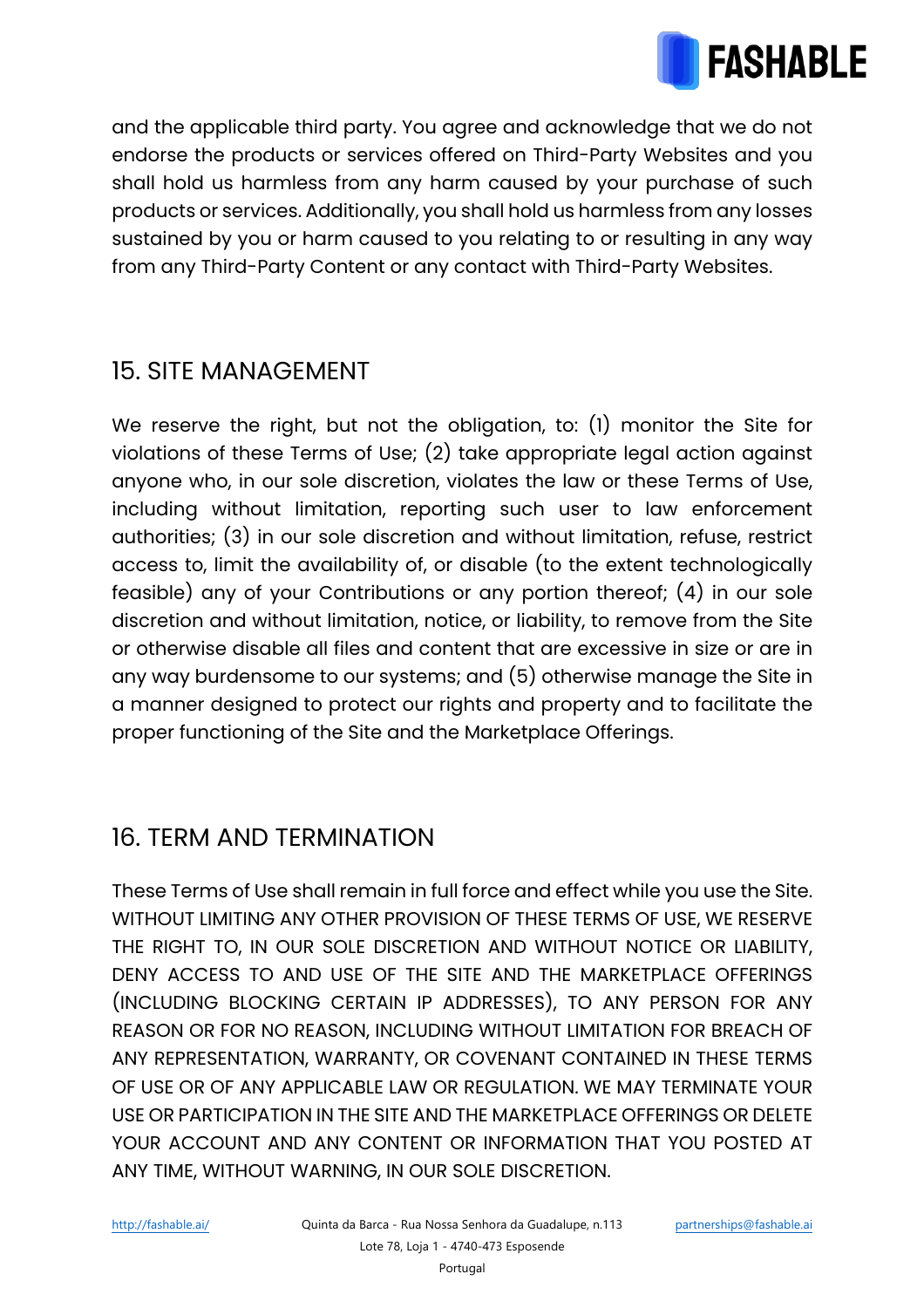

If we terminate or suspend your account for any reason, you are prohibited from registering and creating a new account under your name, a fake or borrowed name, or the name of any third party, even if you may be acting on behalf of the third party. In addition to terminating or suspending your account, we reserve the right to take appropriate legal action, including without limitation pursuing civil, criminal, and injunctive redress.

## 17. MODIFICATIONS AND INTERRUPTIONS

We reserve the right to change, modify, or remove the contents of the Site at any time or for any reason at our sole discretion without notice. However, we have no obligation to update any information on our Site. We also reserve the right to modify or discontinue all or part of the Marketplace Offerings without notice at any time. We will not be liable to you or any third party for any modification, price change, suspension, or discontinuance of the Site or the Marketplace Offerings.

We cannot guarantee the Site and the Marketplace Offerings will be available at all times. We may experience hardware, software, or other problems or need to perform maintenance related to the Site, resulting in interruptions, delays, or errors. We reserve the right to change, revise, update, suspend, discontinue, or otherwise modify the Site or the Marketplace Offerings at any time or for any reason without notice to you. You agree that we have no liability whatsoever for any loss, damage, or inconvenience caused by your inability to access or use the Site or the Marketplace Offerings during any downtime or discontinuance of the Site or the Marketplace Offerings. Nothing in these Terms of Use will be construed to obligate us to maintain and support the Site or the Marketplace Offerings or to supply any corrections, updates, or releases in connection therewith.

## 18. GOVERNING LAW

These conditions are governed by and interpreted following the laws of Portugal, and the use of the United Nations Convention of Contracts for the International Sales of Goods is expressly excluded. If your habitual residence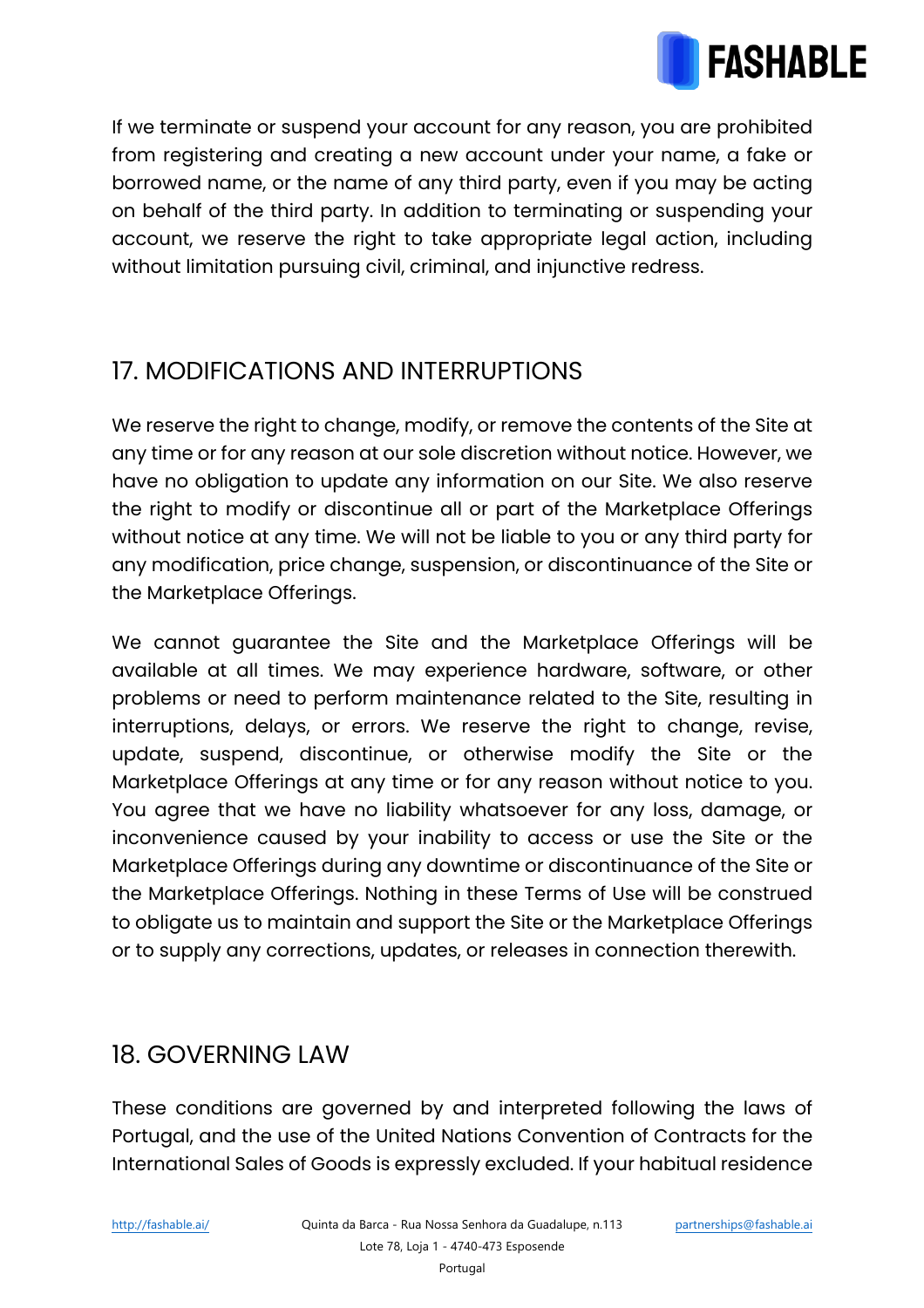

is in the EU, and you are a consumer, you additionally possess the protection provided to you by obligatory provisions of the law in your country to residence. Fashable, Lda. and yourself both agree to submit to the nonexclusive jurisdiction of the courts of Viana do Castelo, which means that you may make a claim to defend your consumer protection rights in regards to these Conditions of Use in Portugal, or in the EU country in which you reside.

## 19. DISPUTE RESOLUTION

#### Informal Negotiations

To expedite resolution and control the cost of any dispute, controversy, or claim related to these Terms of Use (each "Dispute" and collectively, the "Disputes") brought by either you or us (individually, a "Party" and collectively, the "Parties"), the Parties agree to first attempt to negotiate any Dispute (except those Disputes expressly provided below) informally for at least 60 days before initiating arbitration. Such informal negotiations commence upon written notice from one Party to the other Party.

#### Binding Arbitration

Any dispute arising out of or in connection with this contract, including any question regarding its existence, validity, or termination, shall be referred to and finally resolved by the International Commercial Arbitration Court under the Porto Arbitration Chamber. The language of the proceedings shall be Portuguese or English. The governing law of the contract shall be substantive law of Portugal.

#### Restrictions

The Parties agree that any arbitration shall be limited to the Dispute between the Parties individually. To the full extent permitted by law, (a) no arbitration shall be joined with any other proceeding; (b) there is no right or authority for any Dispute to be arbitrated on a class-action basis or to utilize class action procedures; and (c) there is no right or authority for any Dispute to be brought in a purported representative capacity on behalf of the general public or any other persons.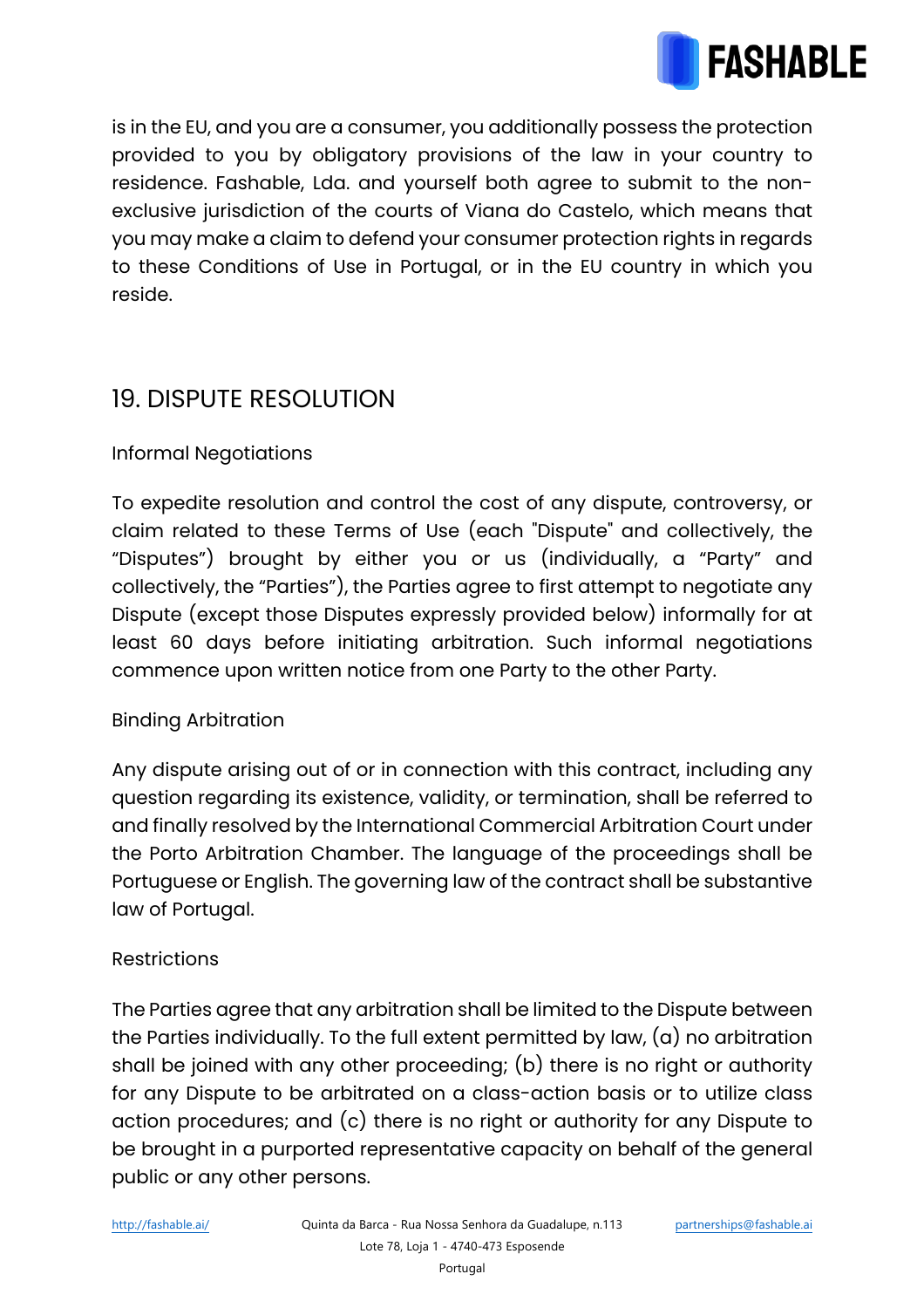

Exceptions to Informal Negotiations and Arbitration

The Parties agree that the following Disputes are not subject to the above provisions concerning informal negotiations binding arbitration: (a) any Disputes seeking to enforce or protect, or concerning the validity of, any of the intellectual property rights of a Party; (b) any Dispute related to, or arising from, allegations of theft, piracy, invasion of privacy, or unauthorized use; and (c) any claim for injunctive relief. If this provision is found to be illegal or unenforceable, then neither Party will elect to arbitrate any Dispute falling within that portion of this provision found to be illegal or unenforceable and such Dispute shall be decided by a court of competent jurisdiction within the courts listed for jurisdiction above, and the Parties agree to submit to the personal jurisdiction of that court.

## 20. CORRECTIONS

There may be information on the Site that contains typographical errors, inaccuracies, or omissions that may relate to the Marketplace Offerings, including descriptions, pricing, availability, and various other information. We reserve the right to correct any errors, inaccuracies, or omissions and to change or update the information on the Site at any time, without prior notice.

## 21. DISCLAIMER

THE SITE IS PROVIDED ON AN AS-IS AND AS-AVAILABLE BASIS. YOU AGREE THAT YOUR USE OF THE SITE SERVICES WILL BE AT YOUR SOLE RISK. TO THE FULLEST EXTENT PERMITTED BY LAW, WE DISCLAIM ALL WARRANTIES, EXPRESS OR IMPLIED, IN CONNECTION WITH THE SITE AND YOUR USE THEREOF, INCLUDING, WITHOUT LIMITATION, THE IMPLIED WARRANTIES OF MERCHANTABILITY, FITNESS FOR A PARTICULAR PURPOSE, AND NON- INFRINGEMENT. WE MAKE NO WARRANTIES OR REPRESENTATIONS ABOUT THE ACCURACY OR COMPLETENESS OF THE SITE'S CONTENT OR THE CONTENT OF ANY WEBSITES LINKED TO THIS SITE AND WE WILL ASSUME NO LIABILITY OR RESPONSIBILITY FOR ANY (1) ERRORS, MISTAKES, OR INACCURACIES OF CONTENT AND MATERIALS, (2) PERSONAL INJURY OR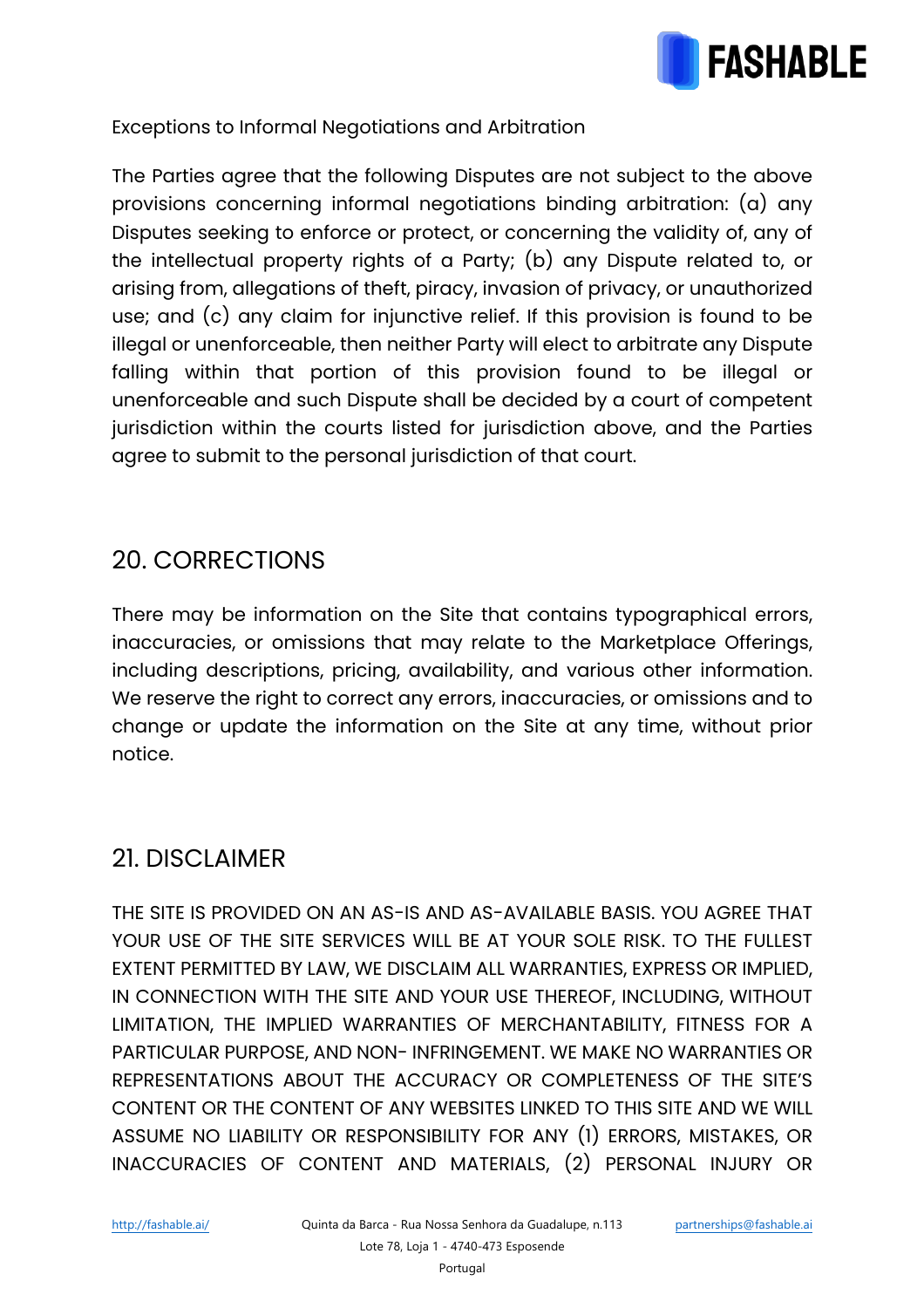

PROPERTY DAMAGE, OF ANY NATURE WHATSOEVER, RESULTING FROM YOUR ACCESS TO AND USE OF THE SITE, (3) ANY UNAUTHORIZED ACCESS TO OR USE OF OUR SECURE SERVERS AND/OR ANY AND ALL PERSONAL INFORMATION AND/OR FINANCIAL INFORMATION STORED THEREIN, (4) ANY INTERRUPTION OR CESSATION OF TRANSMISSION TO OR FROM THE SITE, (5) ANY BUGS, VIRUSES, TROJAN HORSES, OR THE LIKE WHICH MAY BE TRANSMITTED TO OR THROUGH THE SITE BY ANY THIRD PARTY, AND/OR (6) ANY ERRORS OR OMISSIONS IN ANY CONTENT AND MATERIALS OR FOR ANY LOSS OR DAMAGE OF ANY KIND INCURRED AS A RESULT OF THE USE OF ANY CONTENT POSTED, TRANSMITTED, OR OTHERWISE MADE AVAILABLE VIA THE SITE. WE DO NOT WARRANT, ENDORSE, GUARANTEE, OR ASSUME RESPONSIBILITY FOR ANY PRODUCT OR SERVICE ADVERTISED OR OFFERED BY A THIRD PARTY THROUGH THE SITE, ANY HYPERLINKED WEBSITE, OR ANY WEBSITE OR MOBILE APPLICATION FEATURED IN ANY BANNER OR OTHER ADVERTISING, AND WE WILL NOT BE A PARTY TO OR IN ANY WAY BE RESPONSIBLE FOR MONITORING ANY TRANSACTION BETWEEN YOU AND ANY THIRD-PARTY PROVIDERS OF PRODUCTS OR SERVICES. AS WITH THE PURCHASE OF A PRODUCT OR SERVICE THROUGH ANY MEDIUM OR IN ANY ENVIRONMENT, YOU SHOULD USE YOUR BEST JUDGMENT AND EXERCISE CAUTION WHERE APPROPRIATE.

## 22. LIMITATIONS OF LIABILITY

IN NO EVENT WILL WE OR OUR DIRECTORS, EMPLOYEES, OR AGENTS BE LIABLE TO YOU OR ANY THIRD PARTY FOR ANY DIRECT, INDIRECT, CONSEQUENTIAL, EXEMPLARY, INCIDENTAL, SPECIAL, OR PUNITIVE DAMAGES, INCLUDING LOST PROFIT, LOST REVENUE, LOSS OF DATA, OR OTHER DAMAGES ARISING FROM YOUR USE OF THE SITE, EVEN IF WE HAVE BEEN ADVISED OF THE POSSIBILITY OF SUCH DAMAGES. NOTWITHSTANDING ANYTHING TO THE CONTRARY CONTAINED HEREIN, OUR LIABILITY TO YOU FOR ANY CAUSE WHATSOEVER AND REGARDLESS OF THE FORM OF THE ACTION, WILL AT ALL TIMES BE LIMITED TO THE AMOUNT PAID, IF ANY, BY YOU TO US . CERTAIN US STATE LAWS AND INTERNATIONAL LAWS DO NOT ALLOW LIMITATIONS ON IMPLIED WARRANTIES OR THE EXCLUSION OR LIMITATION OF CERTAIN DAMAGES. IF THESE LAWS APPLY TO YOU, SOME OR ALL OF THE ABOVE DISCLAIMERS OR LIMITATIONS MAY NOT APPLY TO YOU, AND YOU MAY HAVE ADDITIONAL RIGHTS.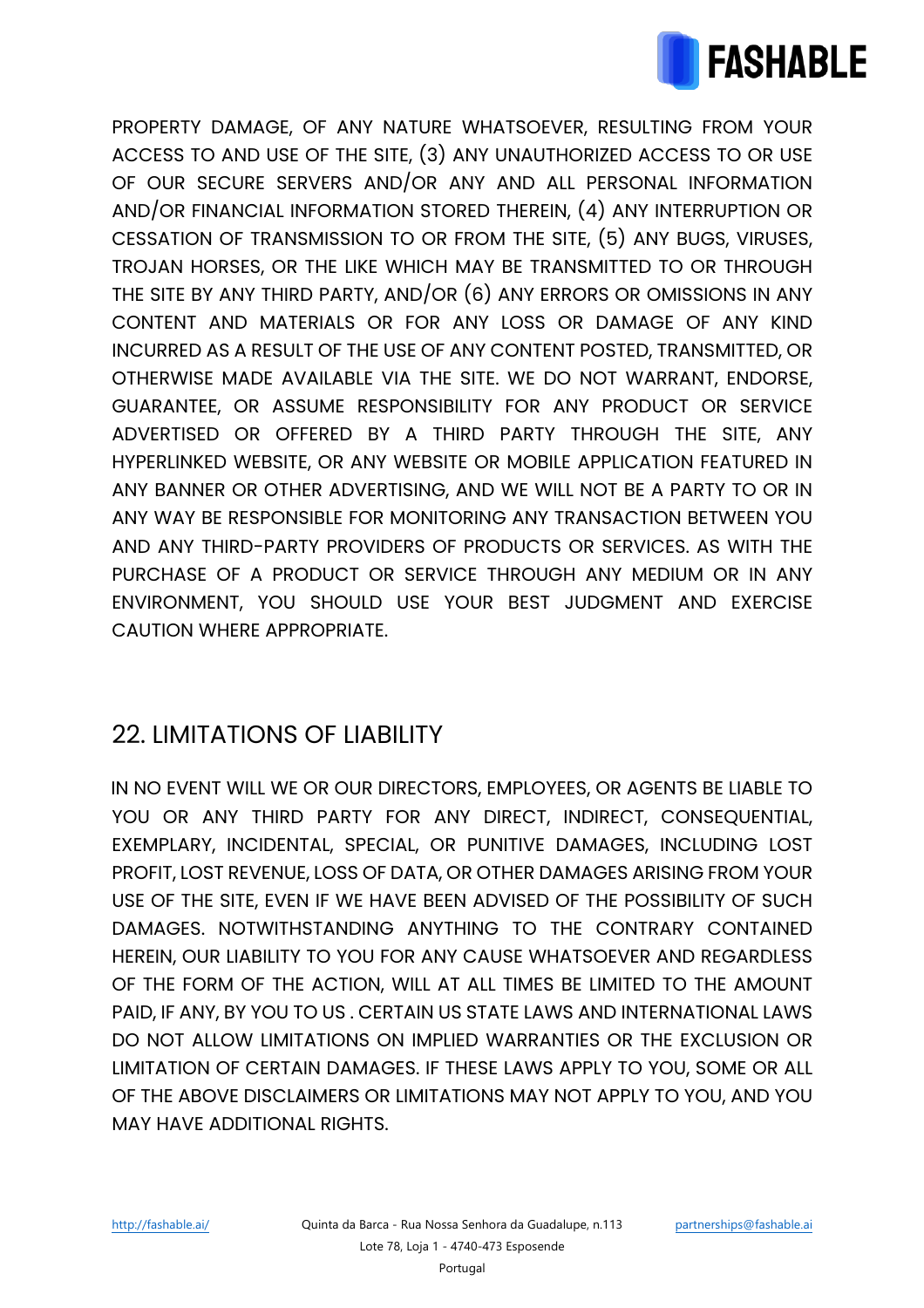

## 23. INDEMNIFICATION

You agree to defend, indemnify, and hold us harmless, including our subsidiaries, affiliates, and all of our respective officers, agents, partners, and employees, from and against any loss, damage, liability, claim, or demand, including reasonable attorneys' fees and expenses, made by any third party due to or arising out of: (1) use of the Site; (2) breach of these Terms of Use; (3) any breach of your representations and warranties set forth in these Terms of Use; (4) your violation of the rights of a third party, including but not limited to intellectual property rights; or (5) any overt harmful act toward any other user of the Site with whom you connected via the Site. Notwithstanding the foregoing, we reserve the right, at your expense, to assume the exclusive defense and control of any matter for which you are required to indemnify us, and you agree to cooperate, at your expense, with our defense of such claims. We will use reasonable efforts to notify you of any such claim, action, or proceeding which is subject to this indemnification upon becoming aware of it.

## 24. USER DATA

We will maintain certain data that you transmit to the Site for the purpose of managing the performance of the Site, as well as data relating to your use of the Site. Although we perform regular routine backups of data, you are solely responsible for all data that you transmit or that relates to any activity you have undertaken using the Site. You agree that we shall have no liability to you for any loss or corruption of any such data, and you hereby waive any right of action against us arising from any such loss or corruption of such data.

# 25. ELECTRONIC COMMUNICATIONS, TRANSACTIONS, AND SIGNATURES

Visiting the Site, sending us emails, and completing online forms constitute electronic communications. You consent to receive electronic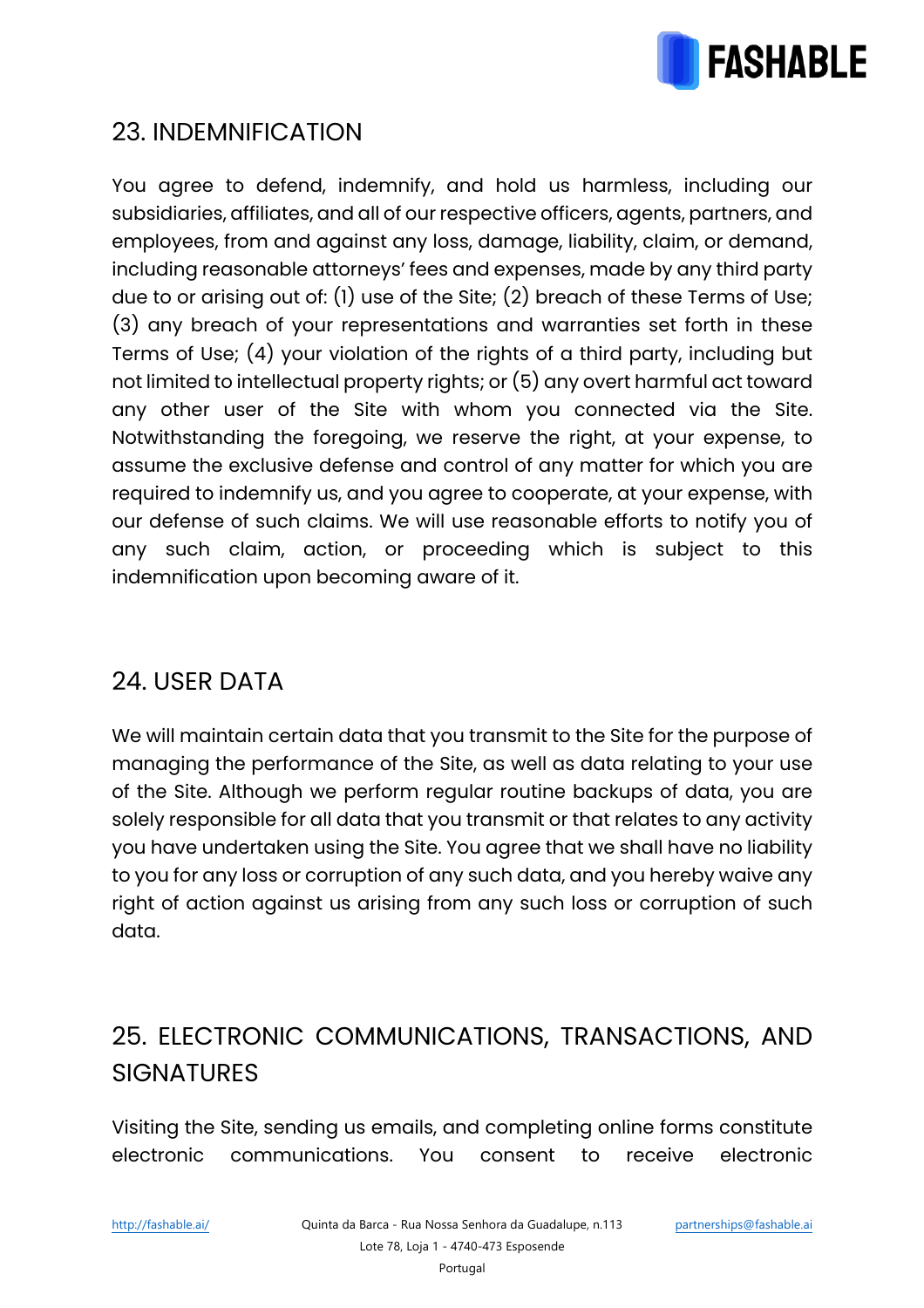

communications, and you agree that all agreements, notices, disclosures, and other communications we provide to you electronically, via email and on the Site, satisfy any legal requirement that such communication be in writing. YOU HEREBY AGREE TO THE USE OF ELECTRONIC SIGNATURES, CONTRACTS, ORDERS, AND OTHER RECORDS, AND TO ELECTRONIC DELIVERY OF NOTICES, POLICIES, AND RECORDS OF TRANSACTIONS INITIATED OR COMPLETED BY US OR VIA THE SITE. You hereby waive any rights or requirements under any statutes, regulations, rules, ordinances, or other laws in any jurisdiction which require an original signature or delivery or retention of non-electronic records, or to payments or the granting of credits by any means other than electronic means.

## 26. CALIFORNIA USERS AND RESIDENTS

If any complaint with us is not satisfactorily resolved, you can contact the Complaint Assistance Unit of the Division of Consumer Services of the California Department of Consumer Affairs in writing at 1625 North Market Blvd., Suite N 112, Sacramento, California 95834 or by telephone at (800) 952- 5210 or (916) 445-1254.

## 27. MISCELLANEOUS

These Terms of Use and any policies or operating rules posted by us on the Site or in respect to the Site constitute the entire agreement and understanding between you and us. Our failure to exercise or enforce any right or provision of these Terms of Use shall not operate as a waiver of such right or provision. These Terms of Use operate to the fullest extent permissible by law. We may assign any or all of our rights and obligations to others at any time. We shall not be responsible or liable for any loss, damage, delay, or failure to act caused by any cause beyond our reasonable control. If any provision or part of a provision of these Terms of Use is determined to be unlawful, void, or unenforceable, that provision or part of the provision is deemed severable from these Terms of Use and does not affect the validity and enforceability of any remaining provisions. There is no joint venture, partnership, employment or agency relationship created